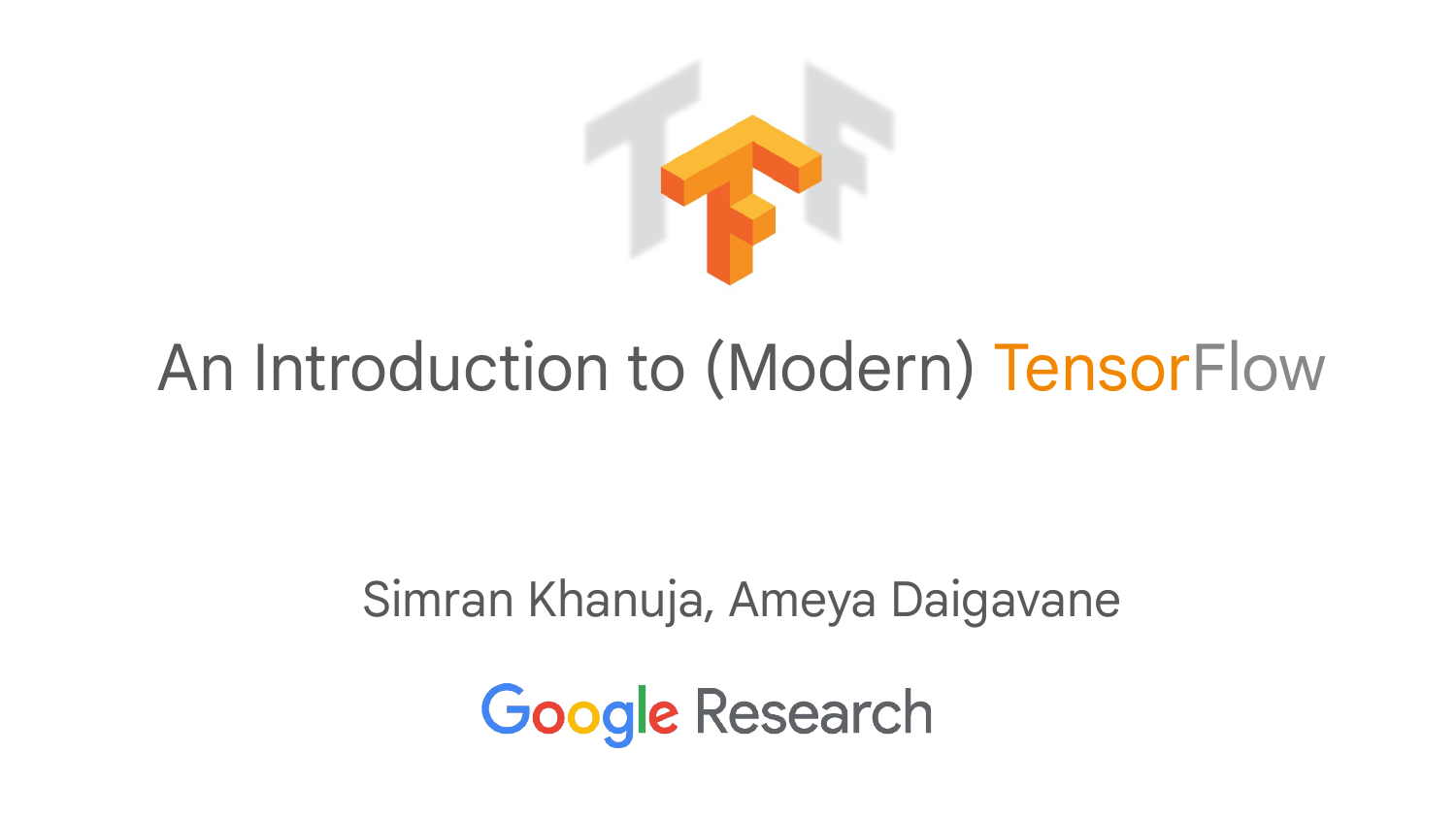A multidimensional array.

A graph of operations.

TensorFlow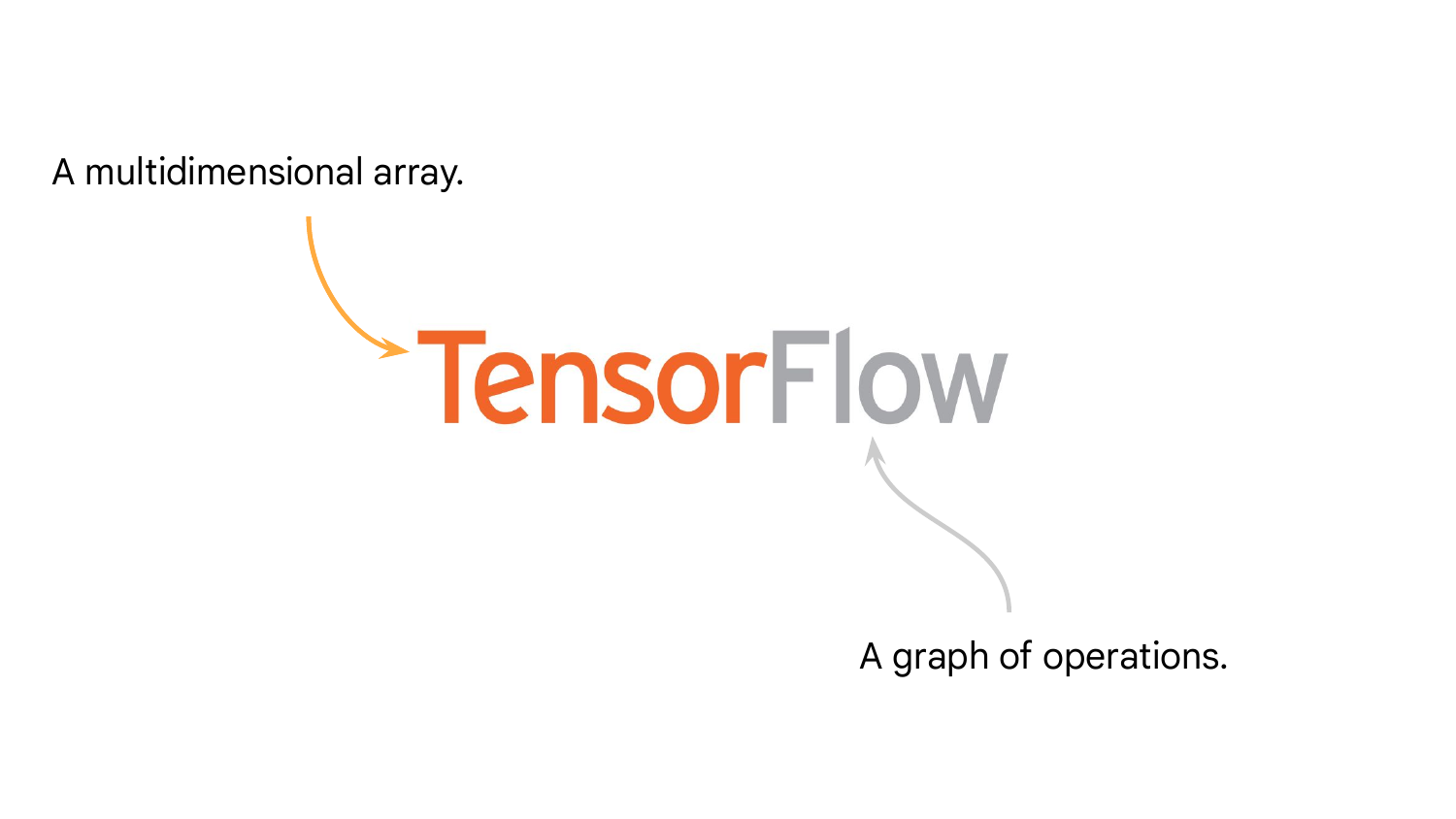

- Machine learning library; especially popular for **deep learning.**
- **•** Extensively used for research **and** production.
- **Open-source**: Apache 2.0 license.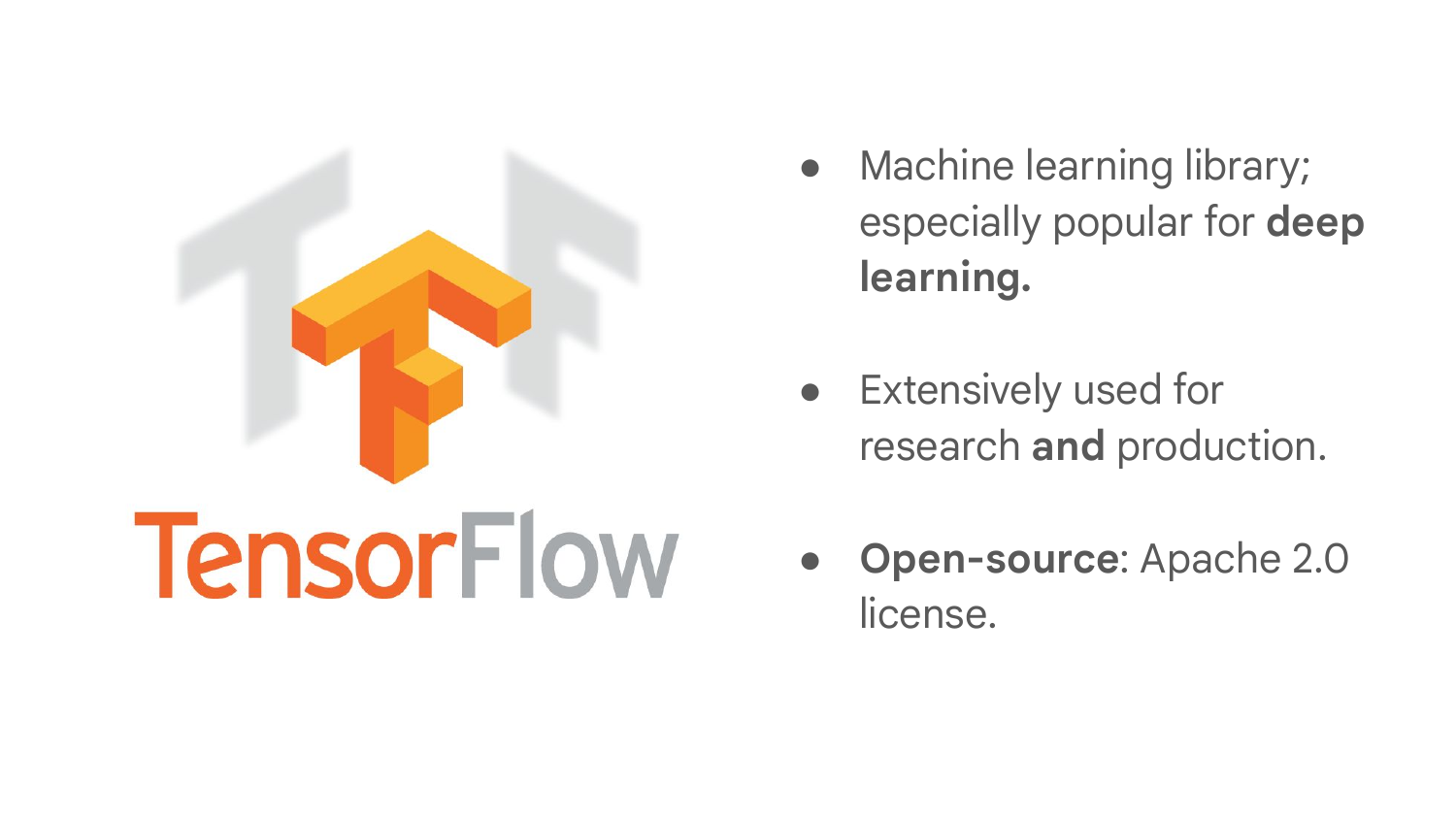#### **Contents**

- Introductory Colab for TensorFlow Basics
- Two applications with TensorFlow 2.0:
	- **Natural Language Processing**: BERT Fine-tuning on a sentiment review dataset.
	- **Graph Neural Networks**: Sorting linked-lists.
- Questions and Discussion!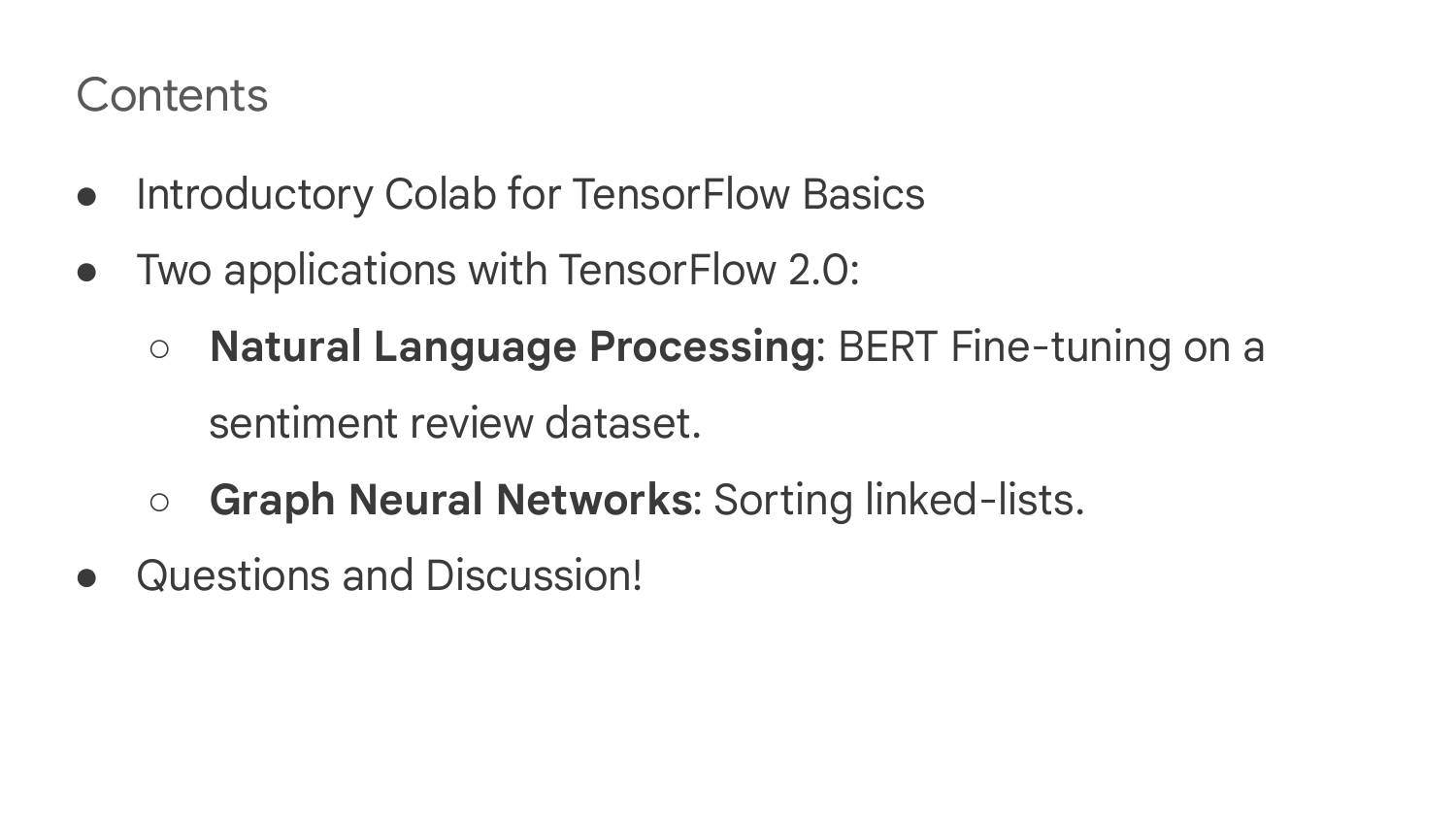#### Introductory Colab for TensorFlow Basics

<https://colab.research.google.com/drive/1zD3I0iO6ont2fiGS0YPfVAoMdGP1-KHr?usp=sharing>

- What are Tensors?
- What operations can I do with them?
- What is auto-differentiation?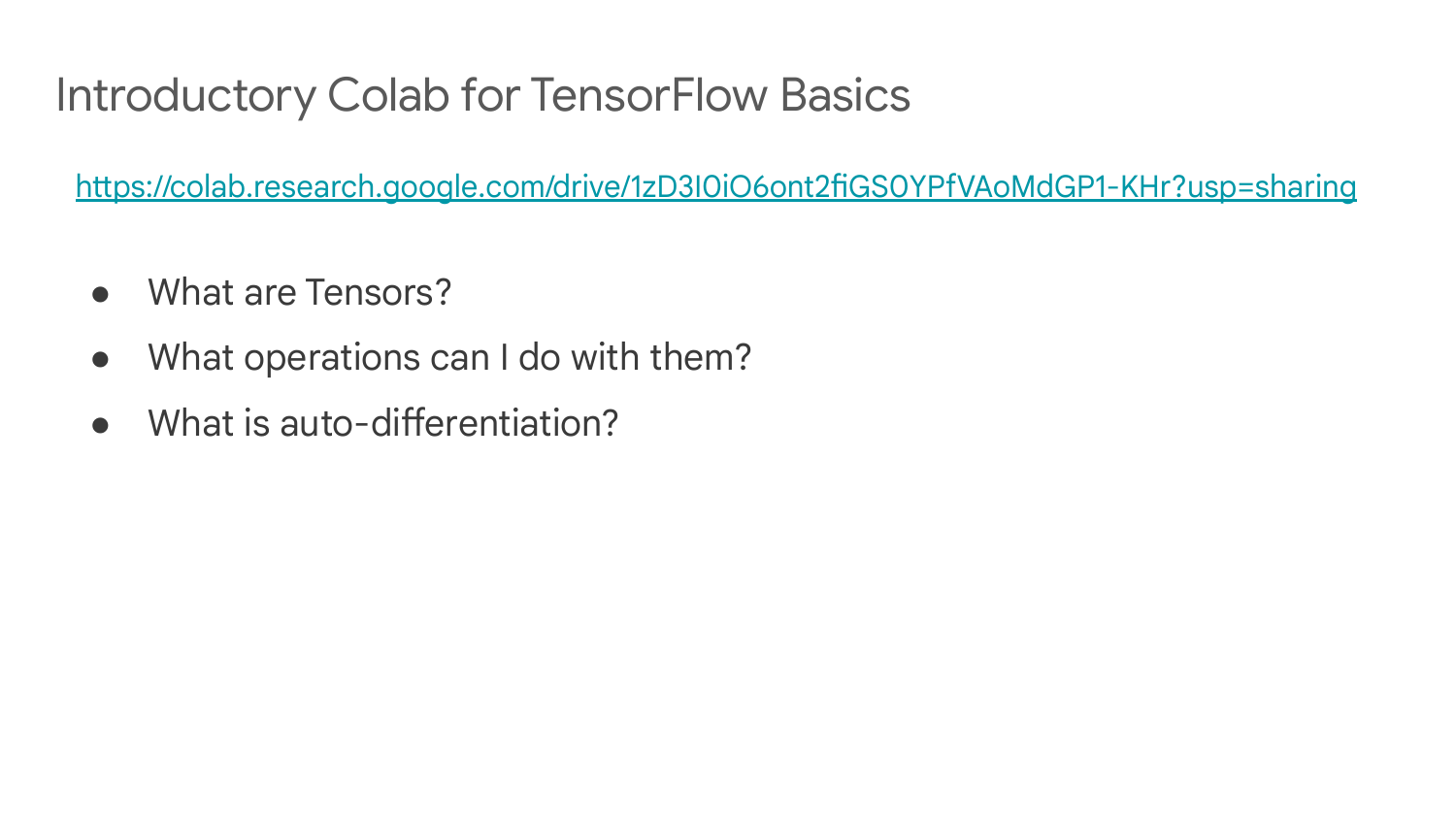Natural Language Processing In TensorFlow

Today's Application: Building a Sentiment Classifier using BERT!



Confidential + Proprietary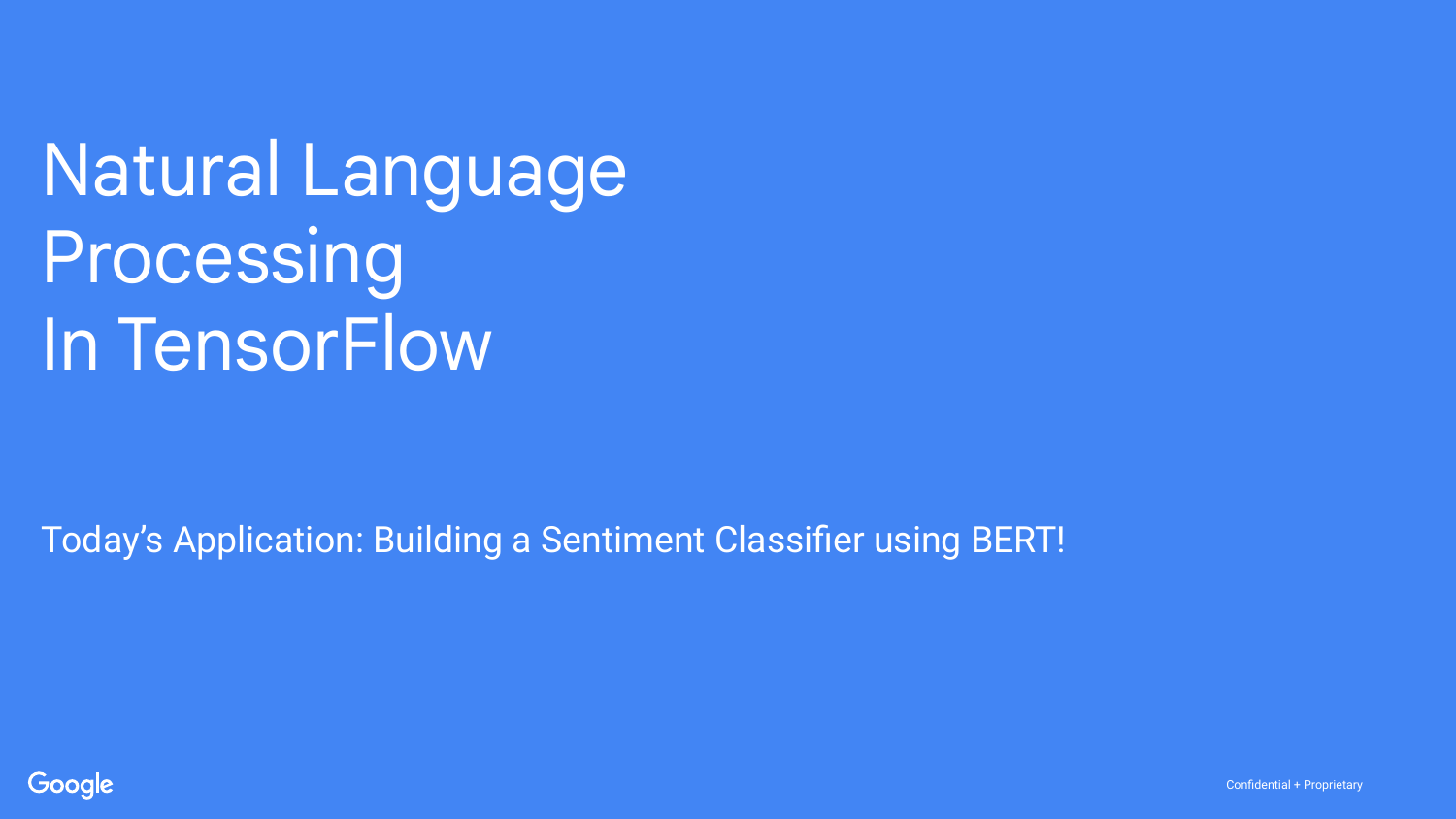







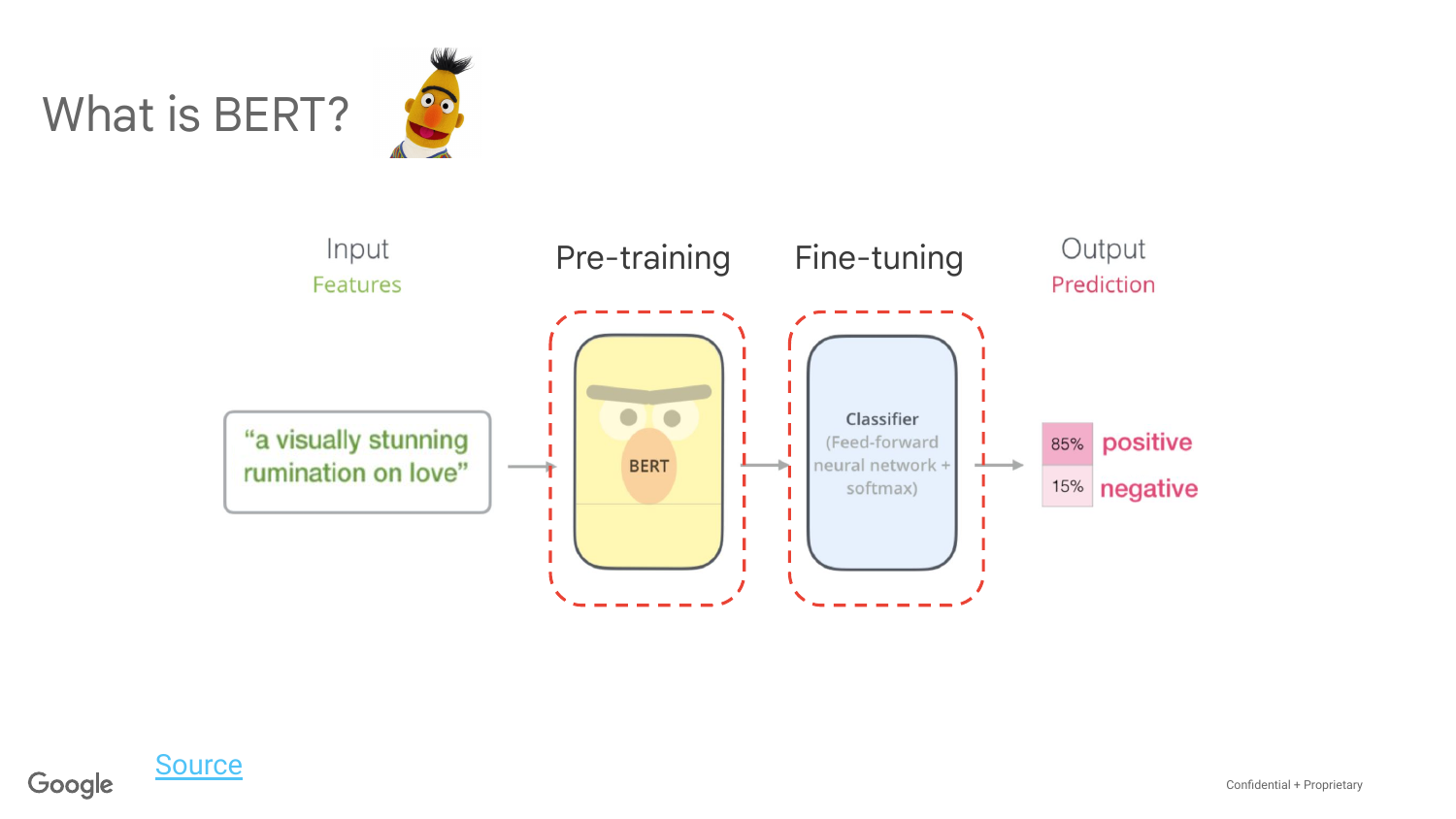





#### Masked Language Modeling Next Sentence Prediction

Google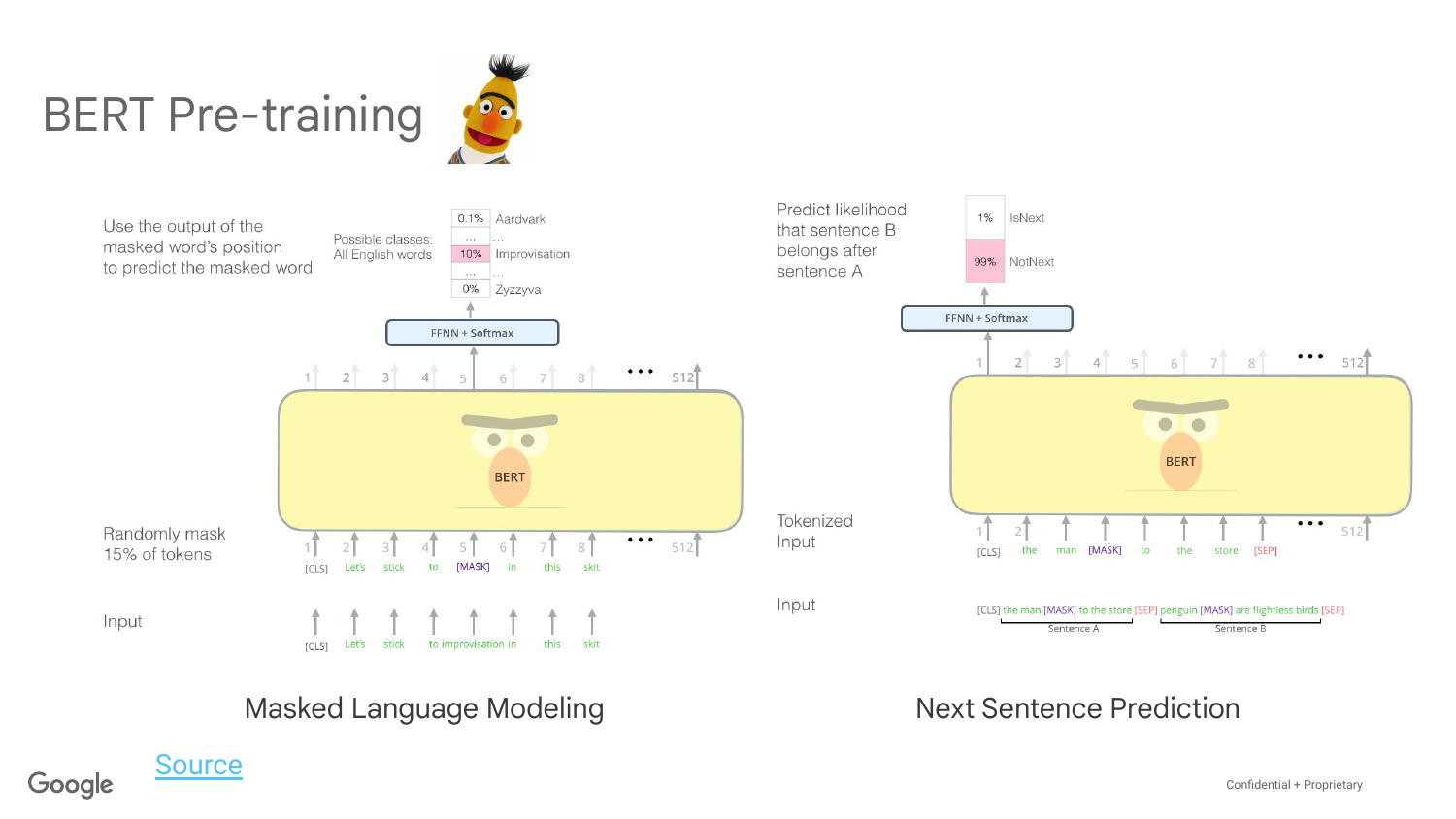## BERT Fine-tuning



**[Source](https://jalammar.github.io/a-visual-guide-to-using-bert-for-the-first-time/)**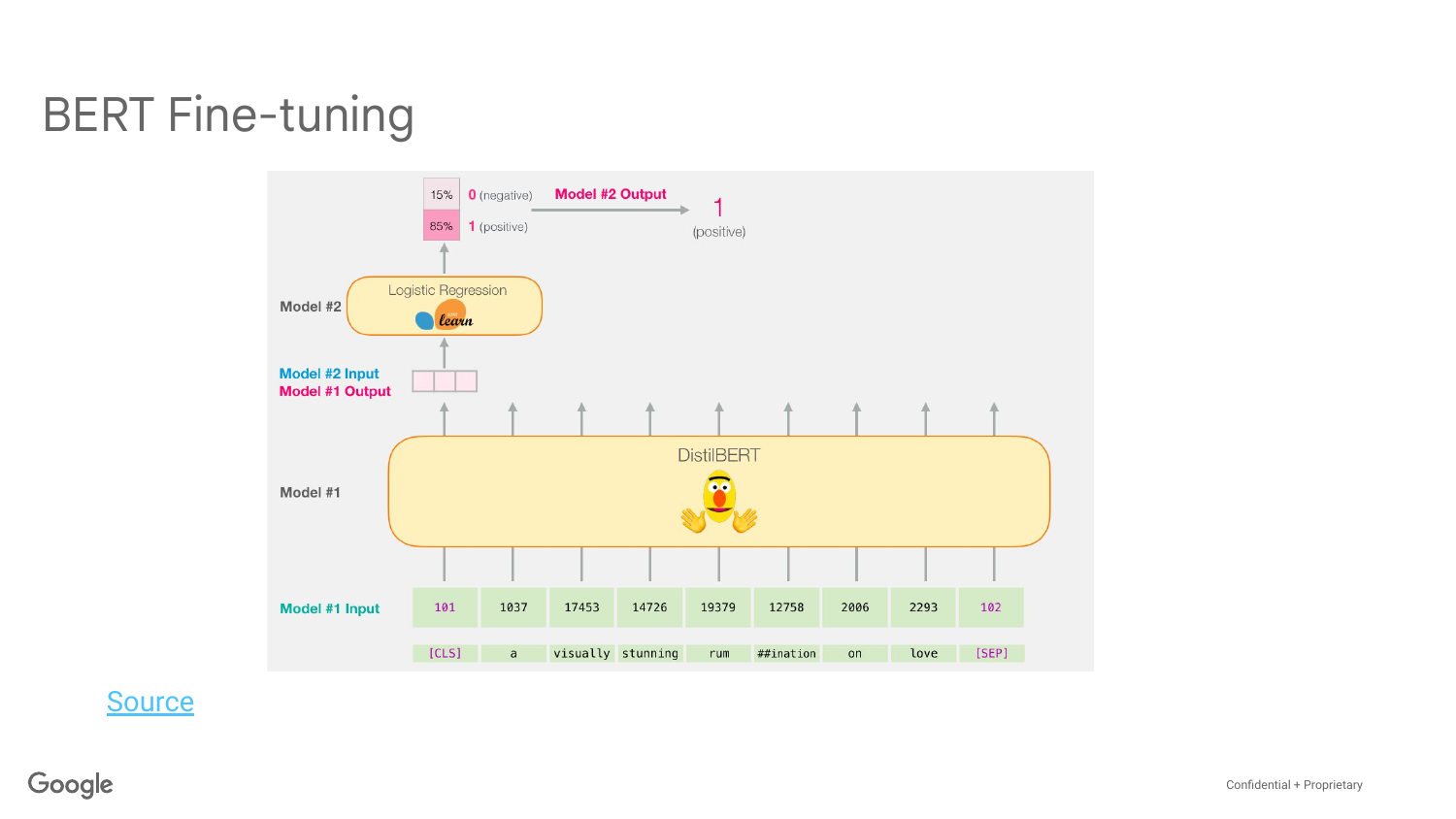### Building a Sentiment Classifier!



[https://colab.research.google.com/drive/1121vEUkIHh3\\_iwIbnr8nGnIaq0lDe6D3?usp=sharing](https://colab.research.google.com/drive/1121vEUkIHh3_iwIbnr8nGnIaq0lDe6D3?usp=sharing)

**[Source](https://jalammar.github.io/a-visual-guide-to-using-bert-for-the-first-time/)** 

Google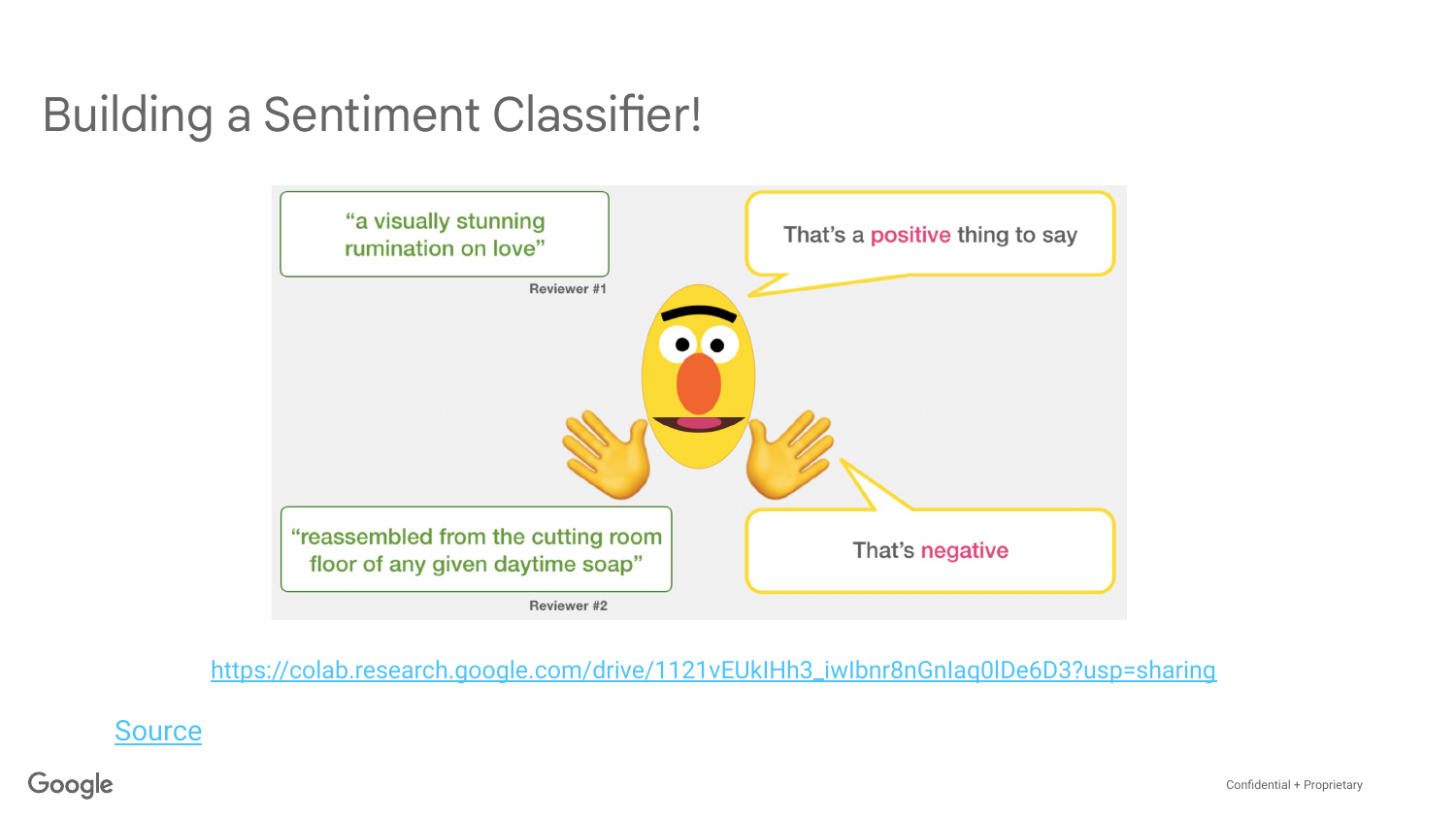Graph Neural **Networks** In TensorFlow

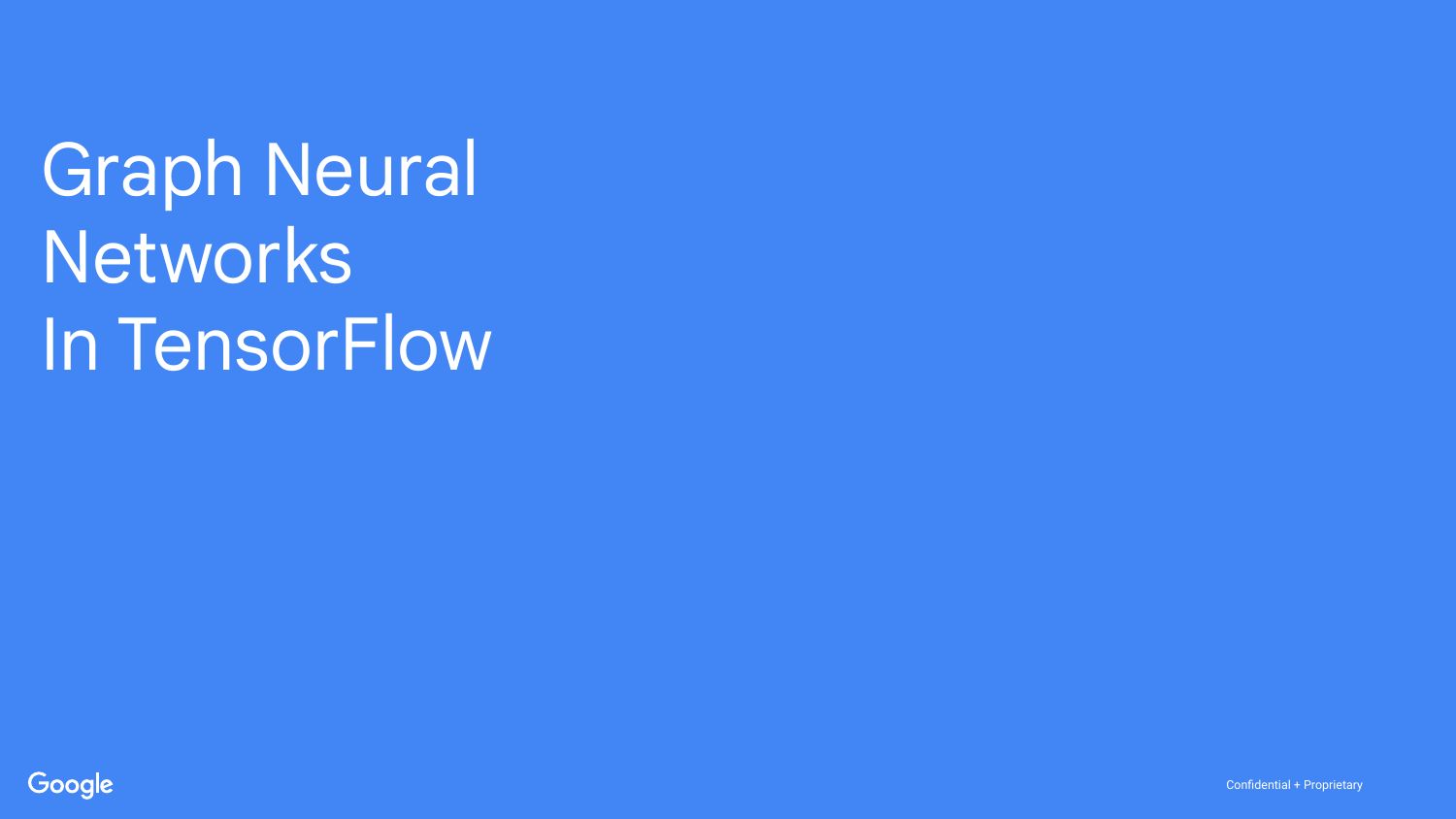#### What are Graph Neural Networks?

- Family of neural networks that can operate on graph-structured data:
	- Social networks
	- Protein-protein interactions
	- Physical simulations
	- Traffic networks
	- ... many many more. Anywhere you have a graph, you can use a GNN!
- A primer on understanding Graph Neural Networks:
	- <https://drafts.distill.pub/distillpub/post--understanding-gnns/>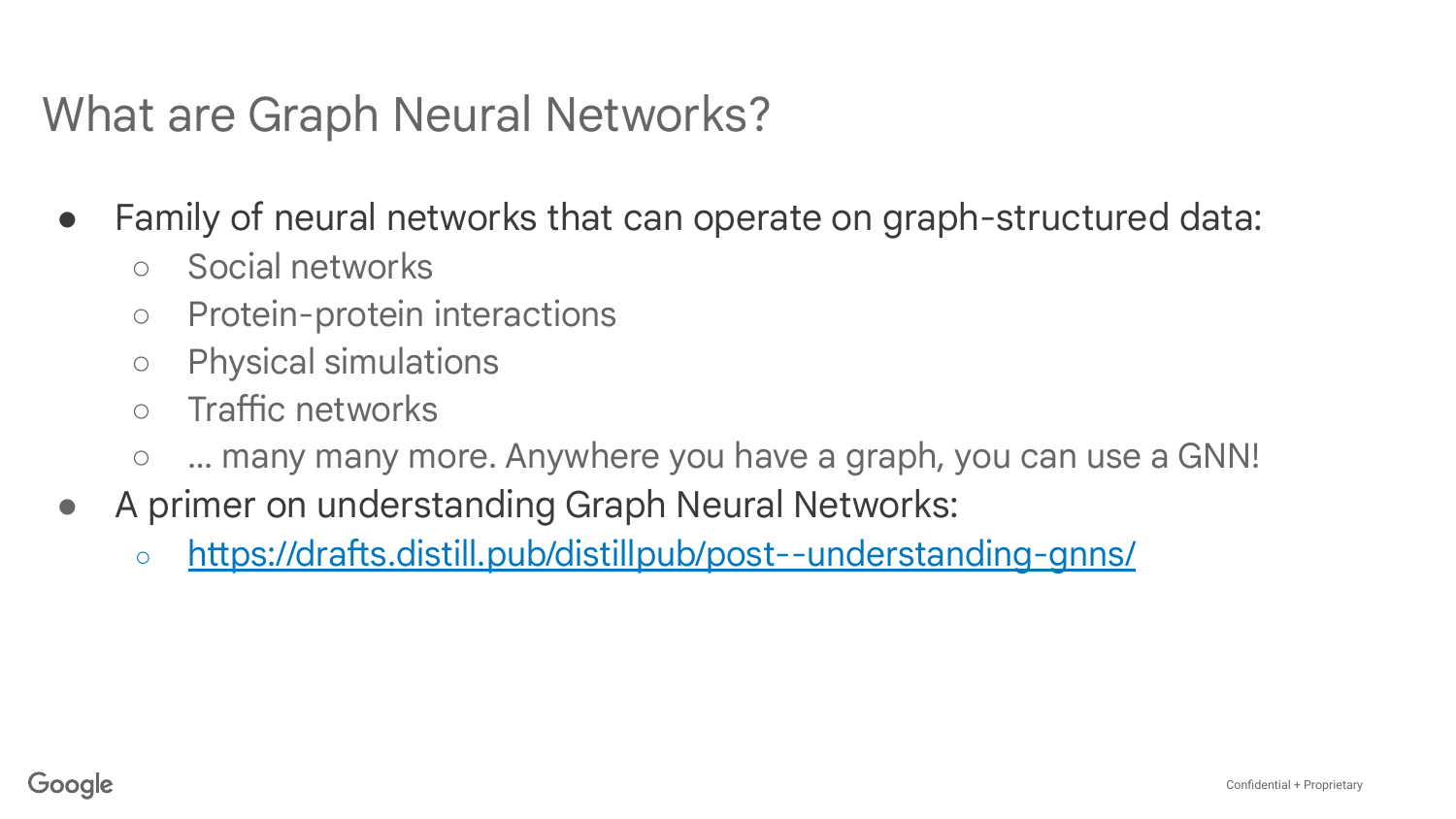#### Graph Neural Networks

- Most graph neural networks are built of the same building blocks:
	- Transform
		- Apply some (common) function to current node features.
		- This function is generally a neural network.
	- Aggregate
		- Aggregate neighbouring features into every node.
		- Every node is now updated.
- Similar for graphs with edges and global attributes.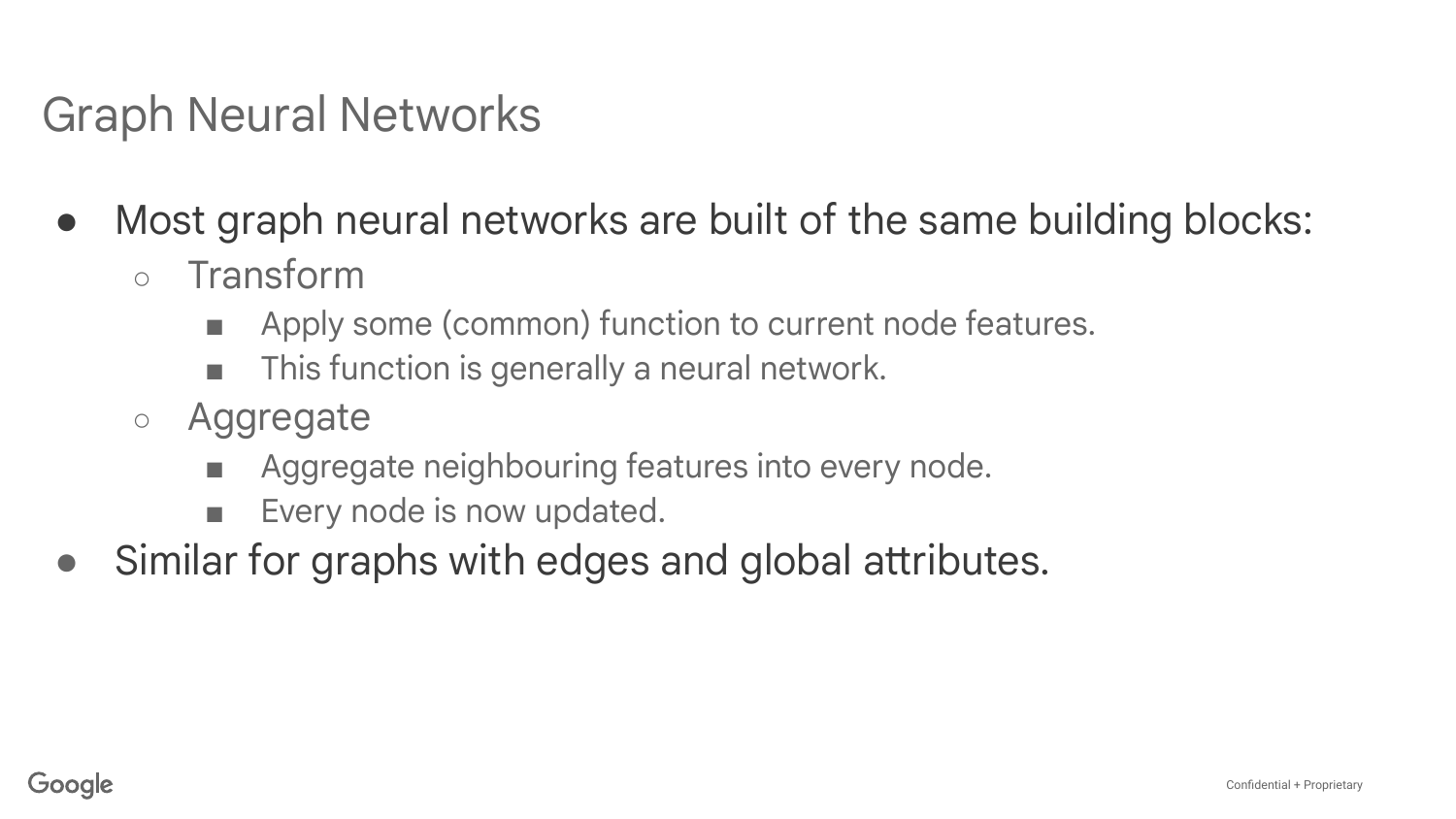#### Graph Networks

Today, we will be looking at Graph Networks, one (broad) family of GNNs.



(a) Edge update

(b) Node update

Global update  $(c)$ 

#### <https://arxiv.org/pdf/1806.01261.pdf>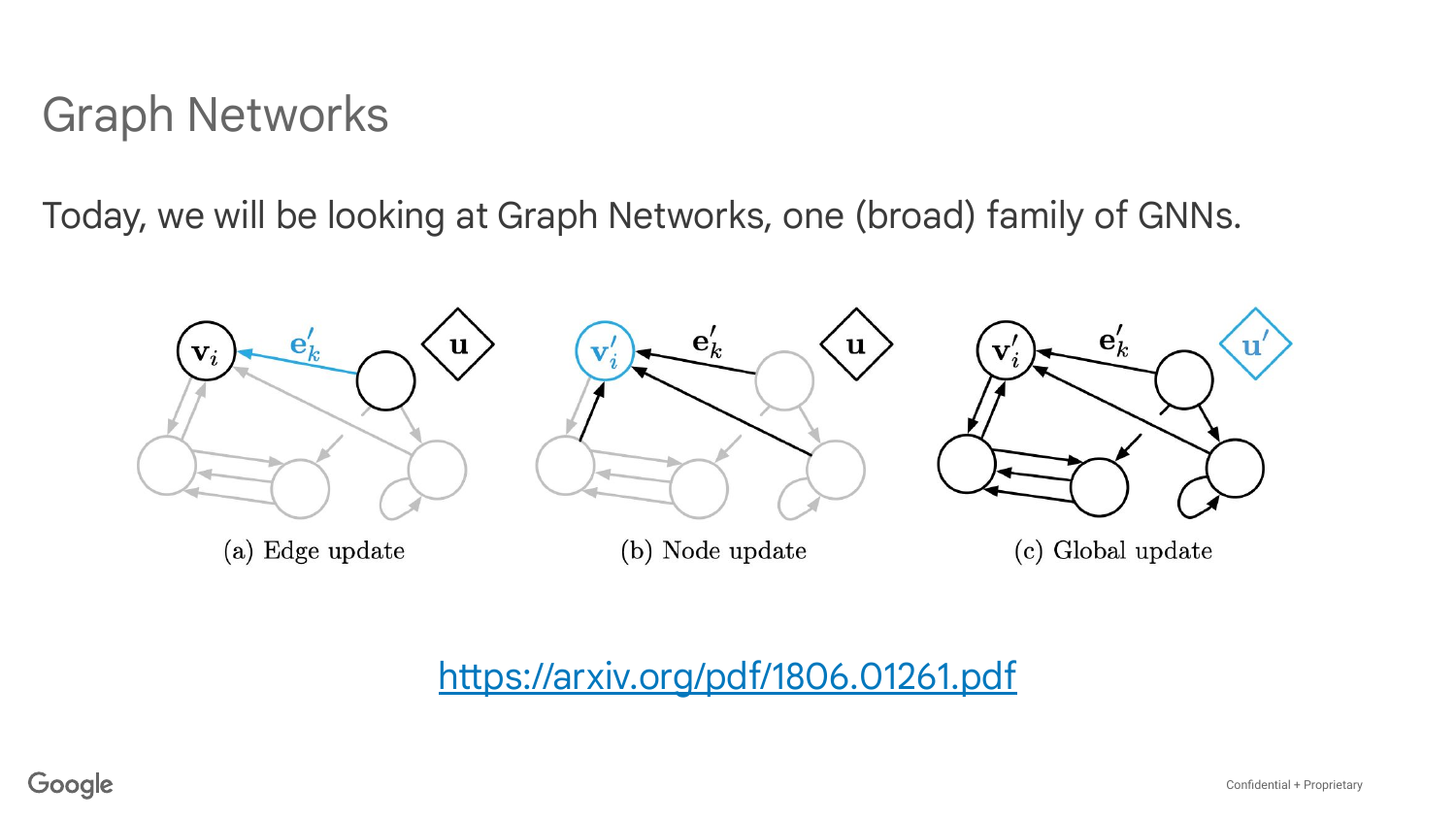#### Graph Networks in TensorFlow

GraphNets Library from DeepMind: [https://github.com/deepmind/graph\\_nets](https://github.com/deepmind/graph_nets)

```
import graph nets as gn
import sonnet as snt
# Provide your own functions to generate graph-structured data.
input_{graphs} = get_{graphs}()# Create the graph network.
graph_{\text{net}} module = gn.modules. GraphNetwork(
    edge model fn=lambda: snt.nets.MLP([32, 32]),
    node_model_fn=lambda: snt.nets.MLP([32, 32]),
    global_model_fn=lambda: snt.nets.MLP([32, 32]))
```
# Pass the input graphs to the graph network, and return the output graphs.  $output\_graphs = graph\_net\_module(input\_graphs)$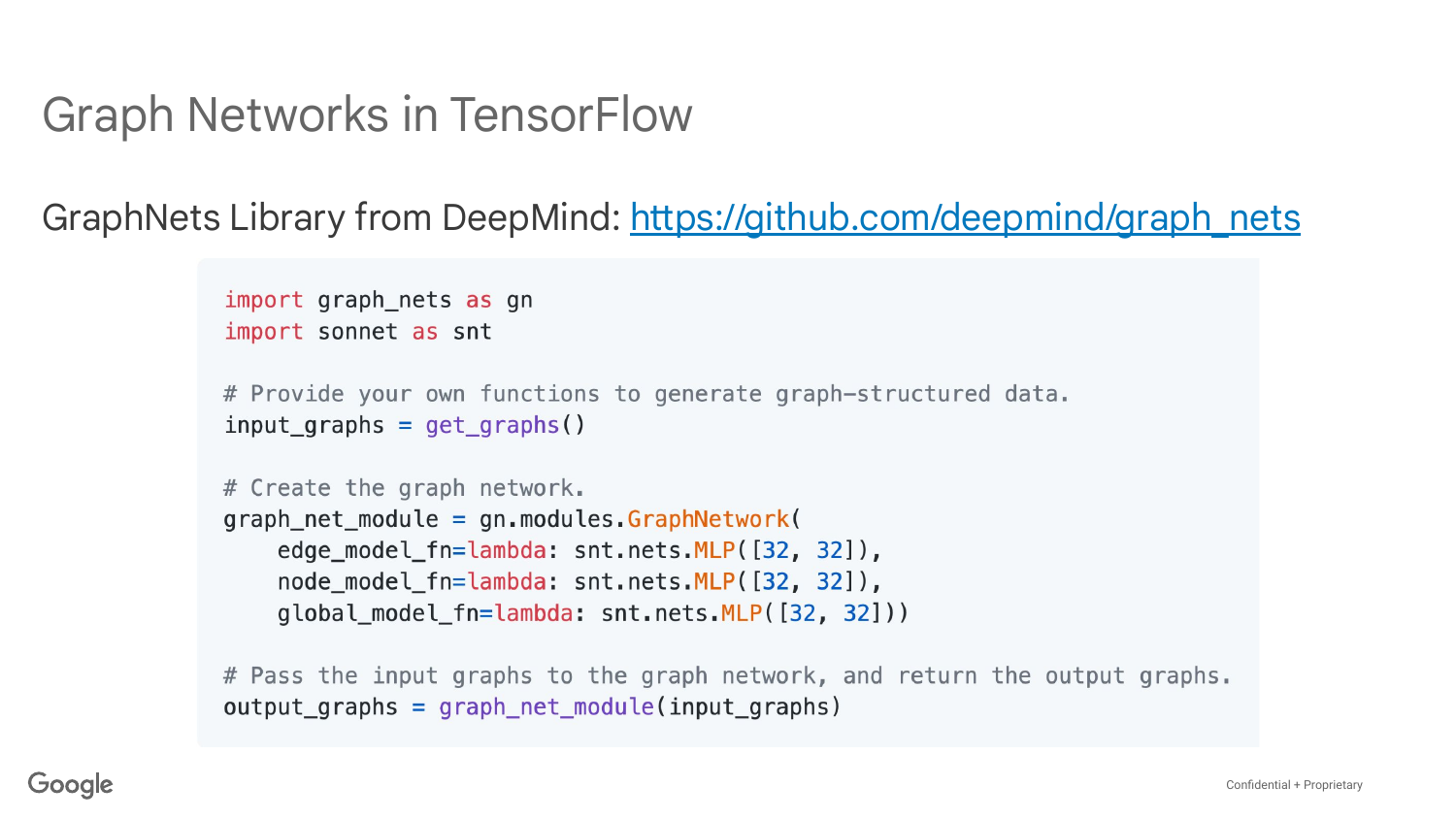#### Sorting Linked-Lists with GNNs: First Approach

- The input is a linked-list of numbers.
	- $\circ$  Every number is a node.
	- Every pointer is an edge.
- The task is to sort this linked list in ascending order.

We can think of this as a graph-to-graph problem, keeping the connectivity of the graph fixed.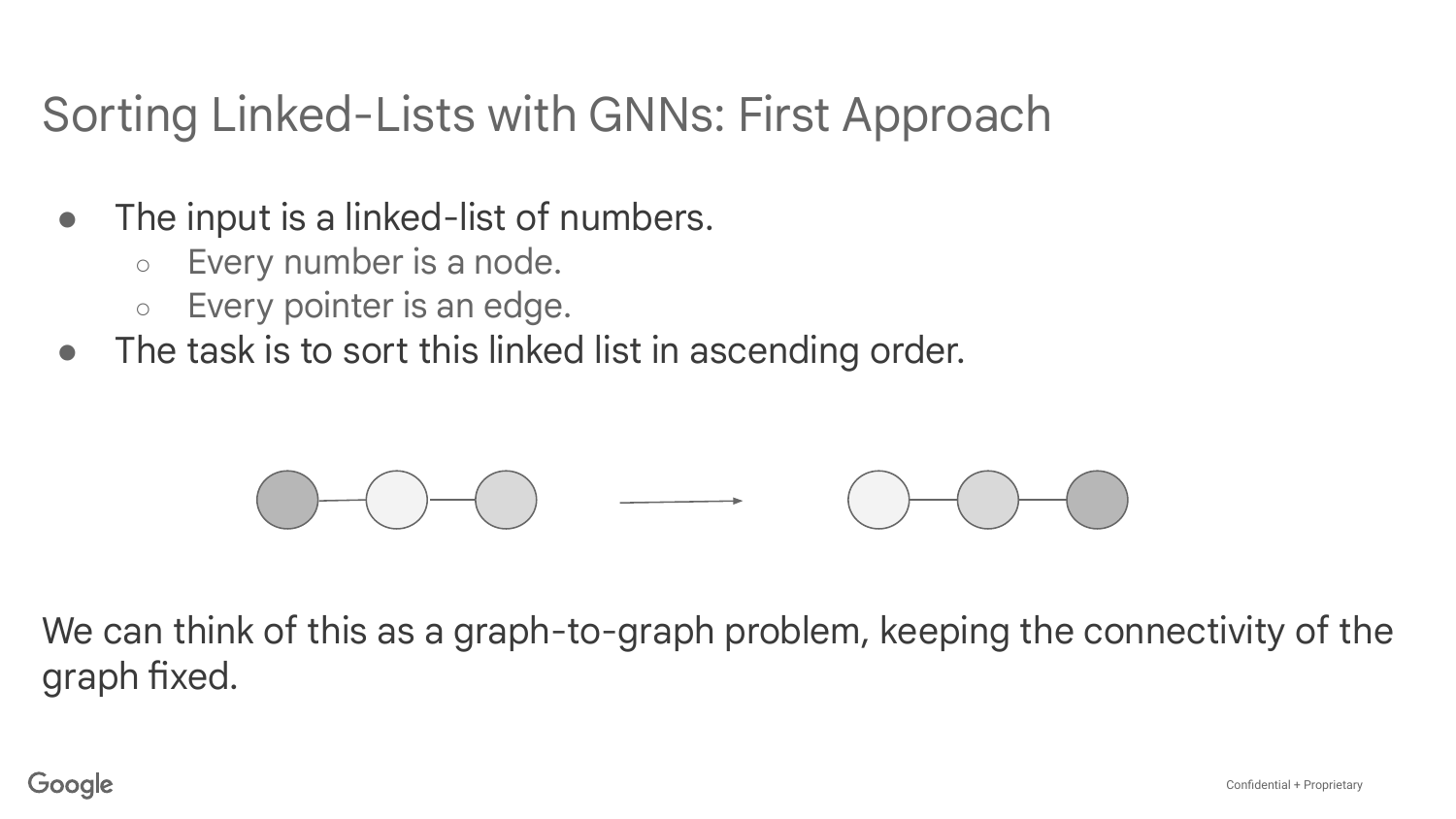#### Sorting Linked-Lists with GNNs: Second Approach

- A problem with our first approach?
	- Information propagation only occurs along the linked-list.
	- Remember: long-term dependencies in RNNs!
- Instead, connect all nodes together to create a fully-connected graph.
	- Easier information flow across nodes.

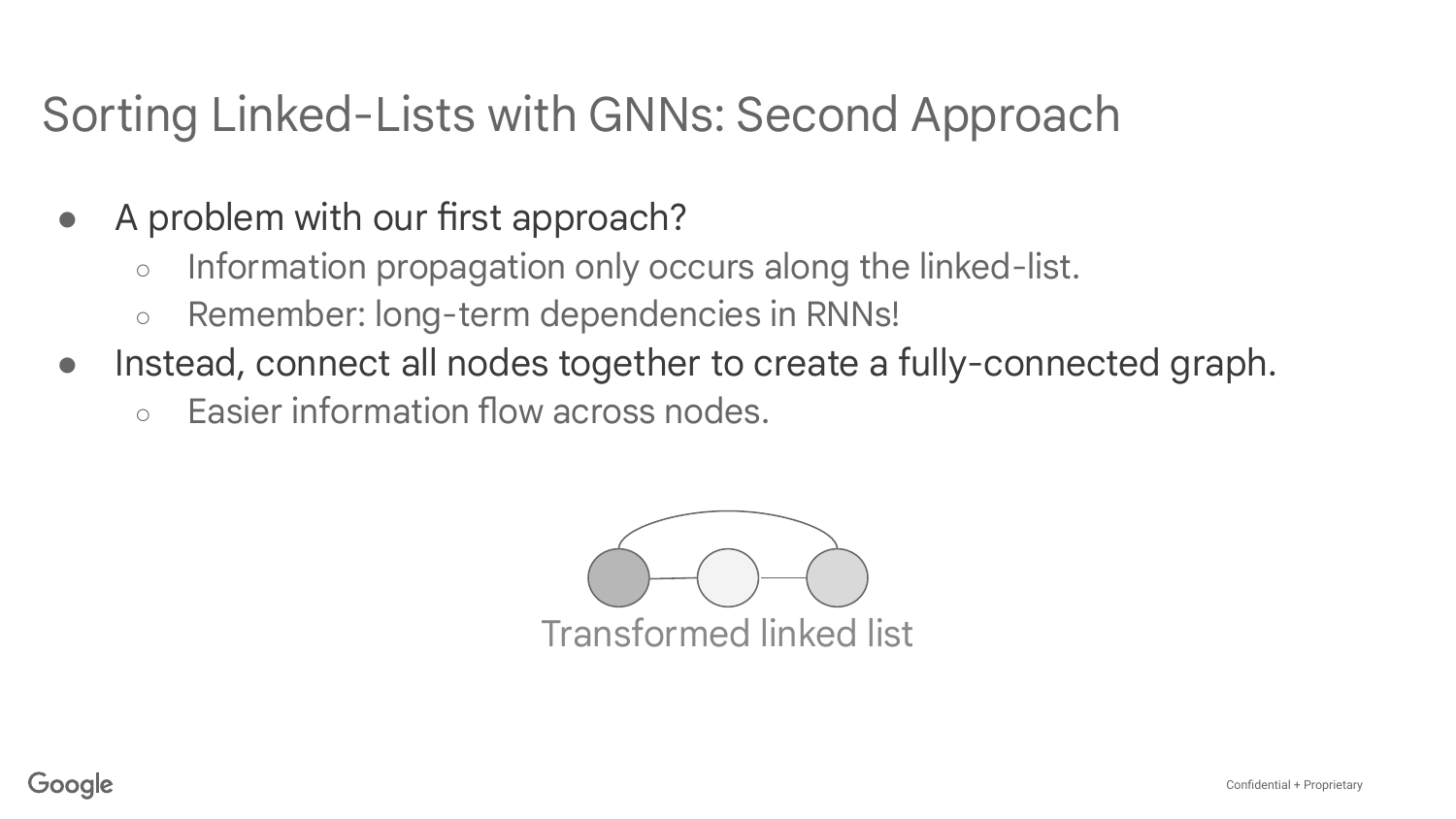#### Sorting Linked-Lists with GNNs: Second Approach

- Our network will now predict two things:
	- The starting node
	- At each node, the edge to the next node in the sorted order.